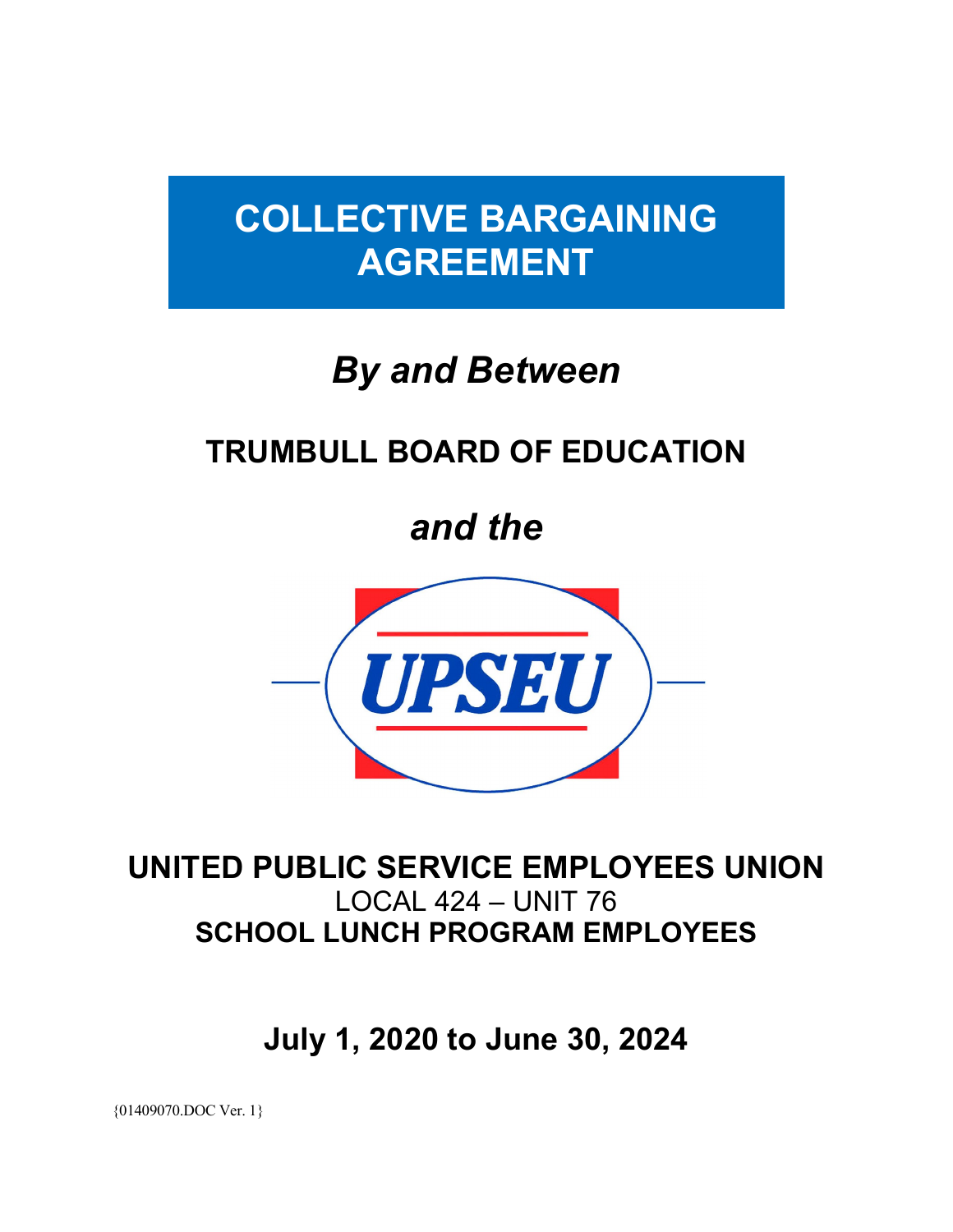#### **TABLE OF INDEX**

| <b>AGREEMENT</b>   |  |
|--------------------|--|
| <b>ARTICLE 1.0</b> |  |
| <b>ARTICLE 2.0</b> |  |
| ARTICLE 3.0        |  |
| ARTICLE 4.0        |  |
| ARTICLE 5.0        |  |
| ARTICLE 6.0        |  |
| ARTICLE 7.0        |  |
| ARTICLE 8.0        |  |
| ARTICLE 9.0        |  |
| ARTICLE 10.0       |  |
| ARTICLE 11.0       |  |
| ARTICLE 12.0       |  |
| ARTICLE 13.0       |  |
| ARTICLE 14.0       |  |
| ARTICLE 15.0       |  |
| ARTICLE 16.0       |  |
| ARTICLE 17.0       |  |
| ARTICLE 18.0       |  |
| ARTICLE 19.0       |  |
| ARTICLE 20.0       |  |
|                    |  |
|                    |  |
|                    |  |
|                    |  |
|                    |  |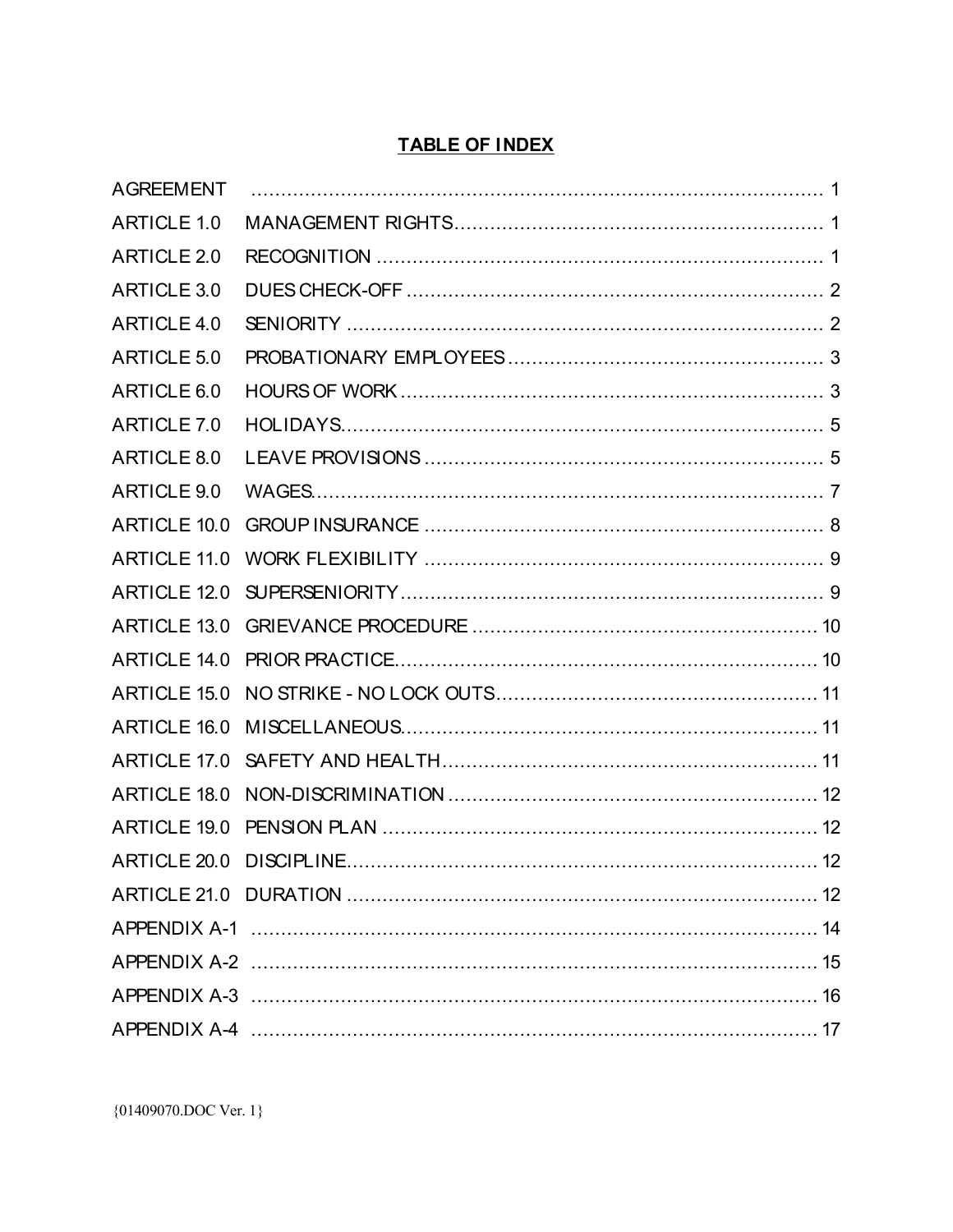#### **AGREEMENT**

<span id="page-2-0"></span>This Agreement is between the Board of Education, Town of Trumbull, hereinafter referred to as the "Board" and Local 424, Unit 76, UNITED PUBLIC SERVICE EMPLOYEES UNION, hereinafter referred to as the "Union."

#### **ARTICLE 1.0 MANAGEMENT RIGHTS**

<span id="page-2-1"></span>1.1 There are no provisions in this Agreement that shall be deemed to limit or curtail the Board in any way in the exercise of the rights, power, and authority which the Board had prior to the effective date of this Agreement unless and only to the extent that such provisions of this Agreement specifically curtail or limit such rights, powers and authority including but not limited to, the right to manage its operation, direct, select, decrease and increase the work force, including hiring, promotion, demotion, transfer, suspension, discharge or layoff; the right to make all plans and decisions on all matters involving its operations, the extent of which the facilities of any department thereof shall be operated, additions thereto, replacements, purchase of products or services, the scheduling of operations, means and processes of operations, the materials to be used, and the right to introduce new and improved methods and facilities an to change existing methods and facilities; to maintain, discipline and efficiency of employees and to prescribe rules to that effect; to establish and change production standards and quality standards, determine the qualifications of employees; regulate quality and quantity of production and to run the Department efficiently.

1.2 The Union therefore agrees that it and the employees will wholeheartedly cooperate with the Board to assure that each employee performs a fair day's work.

1.3 Consistent with past practice, employees work for the Trumbull School Lunch Program and can be transferred between schools by the school lunch director, if it is deemed in the best interest of the lunch program. The employee being transferred will maintain the same hours and the same hourly pay as her/his former position.

#### **ARTICLE 2.0 RECOGNITION**

<span id="page-2-2"></span>2.1 The Board hereby recognizes the Union as the sole and exclusive representative for all permanent employees in the Trumbull Board of Education school lunch program regularly scheduled to work 15 or more hours per week, but excluding the Director of the School Lunch Program and the Secretary to the Director, for bargaining with respect to rates of pay, hours of work and conditions of work (as specified in SBLR "Certification of Representative" Case No. ME-30.733, Decision No. 4710, dated March 17, 2014).

\*Except for those employees who have been grandfathered in at the 12 hours per week schedule.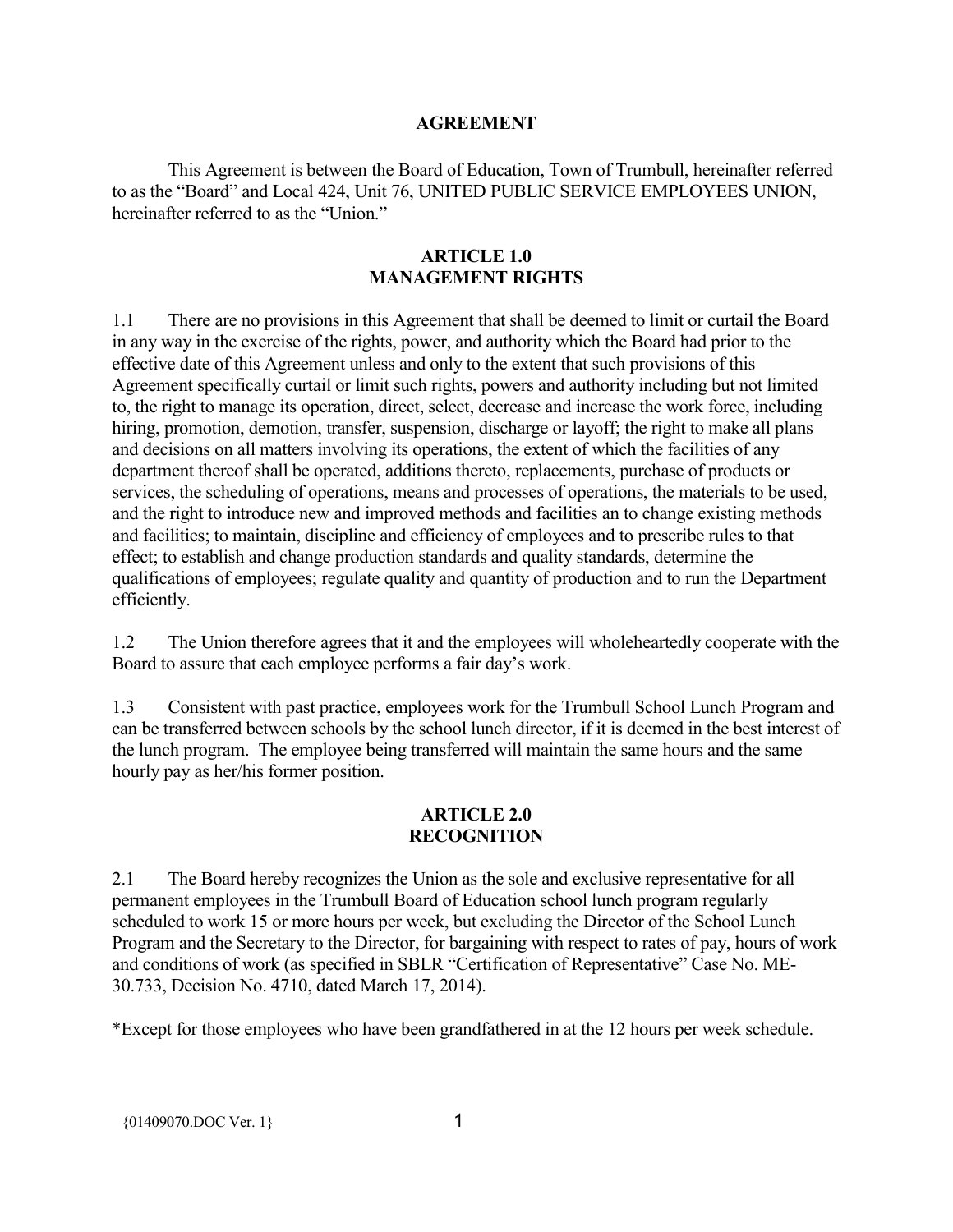#### **ARTICLE 3.0 DUES CHECK-OFF**

<span id="page-3-0"></span>3.1 The Board shall deduct for employees who execute in writing, a deduction authorization for the limited purpose of authorizing the Board to deduct from their wages dues and initiation fees fixed and certified in writing by the Union. The Union shall save the Board harmless from any and all claims, demands, suits or judgment arising from the implementation of this Section.

3.2 The Employer agrees to deduct monthly dues, weekly, as certified by UPSEU, from the wages of all employees covered by this Agreement. The Union shall save the Board harmless from any and all claims, demands, suits or judgments arising from the implementation of this section.

3.3 The dues and fees deduction for each month will be remitted to the Union office along with an itemized list of employees showing the amount of dues deducted, addresses and social security numbers of said employees.

#### **ARTICLE 4.0 SENIORITY**

<span id="page-3-1"></span>4.1 Seniority is defined as an employee's most recent period of continuous service with the Board within the certified unit.

4.2 Any employee's seniority will be broken and cease when he/she:

- a. quits;
- b. retires;
- c. is discharged for just cause;
- d. obtains a leave of absence by false or misleading statements;
- e. utilizes a leave of absence for any other purpose than for which it was granted;
- f. is absent from work three (3) consecutive working days without acceptable reason or without giving notice to his/her supervisor; except in the case of an emergency prohibiting the employee from notifying the employer as soon possible;
- g. exceeds a leave of absence without a satisfactory explanation to the Board;
- h. fails to respond to notice of recall within five (5) working days;
- i. fails to report to work within ten (10) working days after notice of recall;
- j. accepts employment elsewhere while on leave of absence; or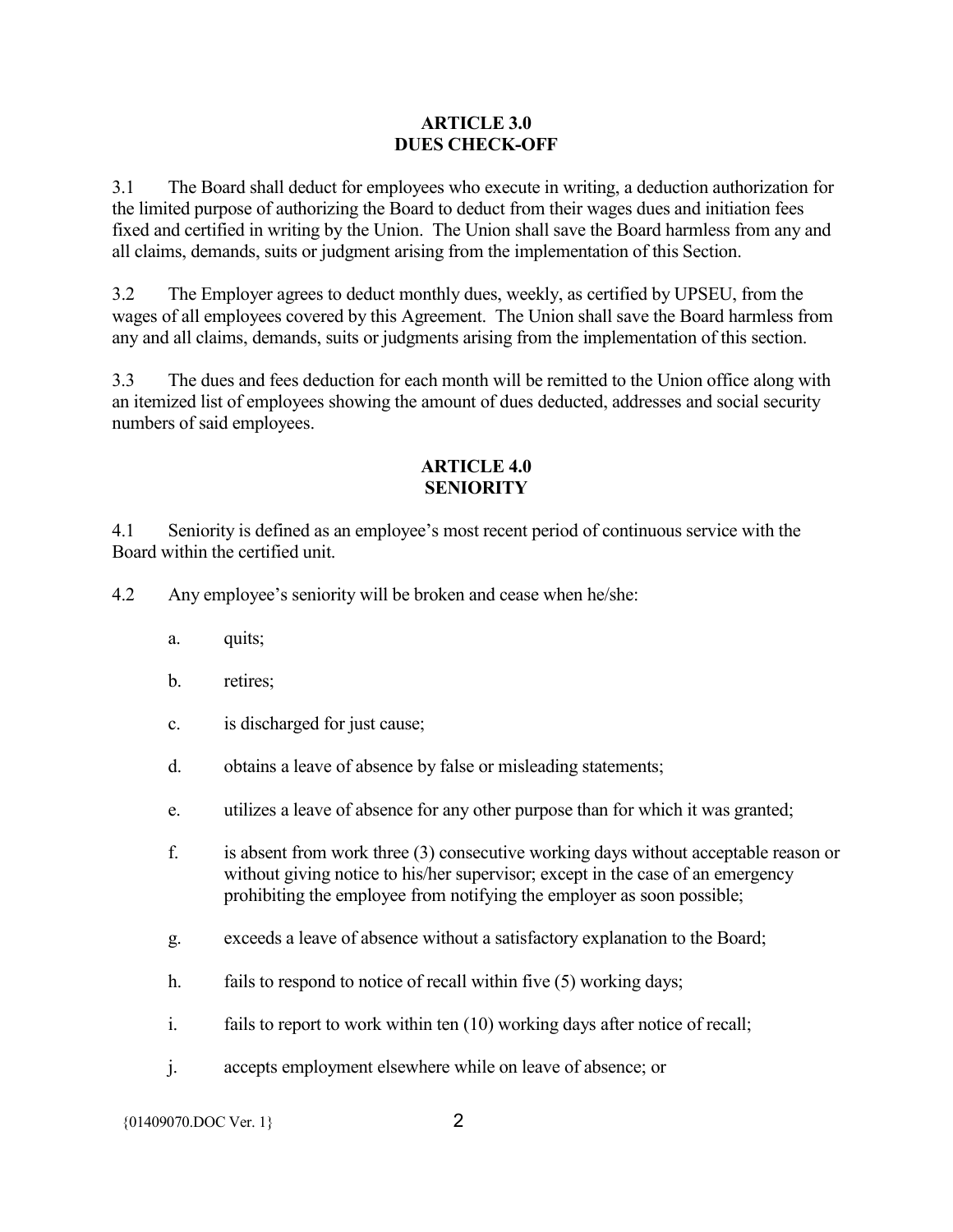k. is laid off for a consecutive period equal to his/her seniority at the time of such layoff but in no event to exceed twenty four (24) months.

4.3 The Board shall prepare a list of permanent employees within the bargaining unit showing their seniority in time of service with the Board and deliver the same to the Union each year on July 1.

4.4 When a vacancy for a position in the bargaining unit exists, or when the hours of a bargaining unit position are increased from less than 30 to 30 or more, the Board shall post such position for five (5) working days. At the conclusion of this period the procedure for selecting an applicant shall be based upon required qualifications, satisfactory performance, an interview with the prospective supervisor, and seniority. The employees selected to fill such vacancy shall be on trial period in his/her new job for a period sixty (60) working days, but shall not be considered a probationary employee within the meaning of Article 5.0. If after sixty (60) days the new position is deemed unsuitable, the employee shall return to their former position.

4.5 When a reduction of the work force is implemented, it shall be in reverse order of seniority by classification, i.e., the last employee hired shall be the first laid off. Such laid off employee may, at his/her option, prior to the last day of work displace the least senior employee in the bargaining unit in a lower classification, providing that such employee has the ability and qualifications to immediately perform the work and has greater seniority. The employee laid off shall have a recall period of 24 months from the date of layoff.

#### **ARTICLE 5.0 PROBATIONARY EMPLOYEES**

<span id="page-4-0"></span>5.1 An employee shall be considered a probationary employee for sixty (60) working days following his/her first day of work for the Board of Education during which period such employee may be laid off or terminated without regard to this Agreement.

5.2 The sixty (60) day probationary period set forth above shall be counted as part of the employee's seniority after the employee is considered permanent.

5.3 The probationary employee shall not be eligible for any benefits during the sixty (60) days of his/her probationary period. Upon completion of the sixty (60) day probationary period, the employee shall become eligible for benefits.

#### **ARTICLE 6.0 HOURS OF WORK**

<span id="page-4-1"></span>6.1 a. The normal hours of employment for all employees in the bargaining unit shall range from fifteen (15) to thirty (30) hours per week, Monday through Friday, excluding the Cook Manager at Trumbull High School who will normally work thirty-six and one-quarter (36.25) hours per week.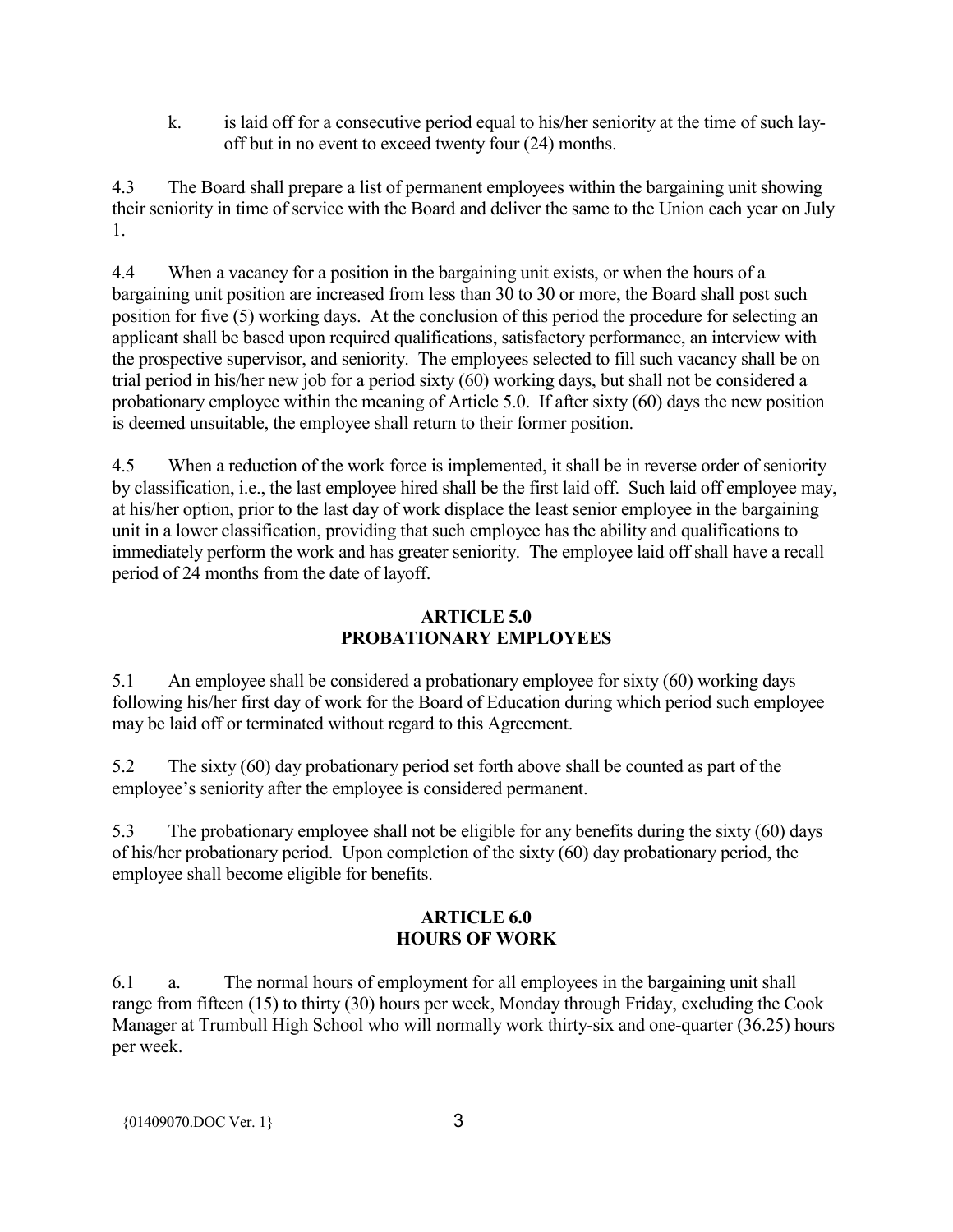b. The work year for all employees shall be as set by the school calendar not later than August  $1<sup>st</sup>$  of each year.

The Board shall notify employees by August  $1<sup>st</sup>$  of any professional development which will be offered by the Board.

6.2 Hours worked by such employee in excess of eight (8) hours per day or forty (40) hours per week shall be paid at the rate of time and one-half (1-1/2) of the employee's regular straight time hourly rate.

6.3 a. Hours worked on Saturday shall be paid at the rate of time and one-half.

b. Hours worked by such employees on Sundays and holidays (or days celebrated as such) shall be paid at the rate of double the employee's regular straight time hourly rate.

c. Hours worked for a special function, after scheduled lunch serving day, are paid at the rate of time and one-half of normal hourly pay. Time and one-half begins when the employee is scheduled to report to work any time after his or her normal quitting time. Hours worked on a nonscheduled lunch serving day (such as half days) or hours worked during a normal Monday through Friday school lunch hours, shall be paid at straight time.

d. Any extra hours to be worked for a special function shall first be offered, on a rotational basis, to qualified employees who work at the school where the special function is scheduled. If no employee at the school wishes to work the extra hours, the hours shall be offered district-wide, based on seniority.

6.4 There shall be no duplication or pyramiding of overtime.

6.5 Nothing herein shall be construed as a guarantee by the Board as to the number of hours in a given work week.

6.6 Any employee called back to work after his/her regularly scheduled work day shall receive a guarantee of two (2) hours work, such two (2) hours shall be paid at the rate of time and one-half or double time when appropriate.

6.7 Overtime shall be divided equitably among the employees within the bargaining unit during the school year.

6.8 a. In the event of a school cancellation or delayed opening, employees will be paid a minimum of one (1) hour pay at the appropriate rate, if they arrive at work within one hour after their normal reporting time. Employees will be paid for all hours worked.

b. In the event of early dismissal, employees are required to clean the kitchen and close out all business for the day before they leave. If all duties have been completed and he/she has permission from the Director of Food Services to leave before their regular time for the day, he/she will be paid for the entire scheduled shift.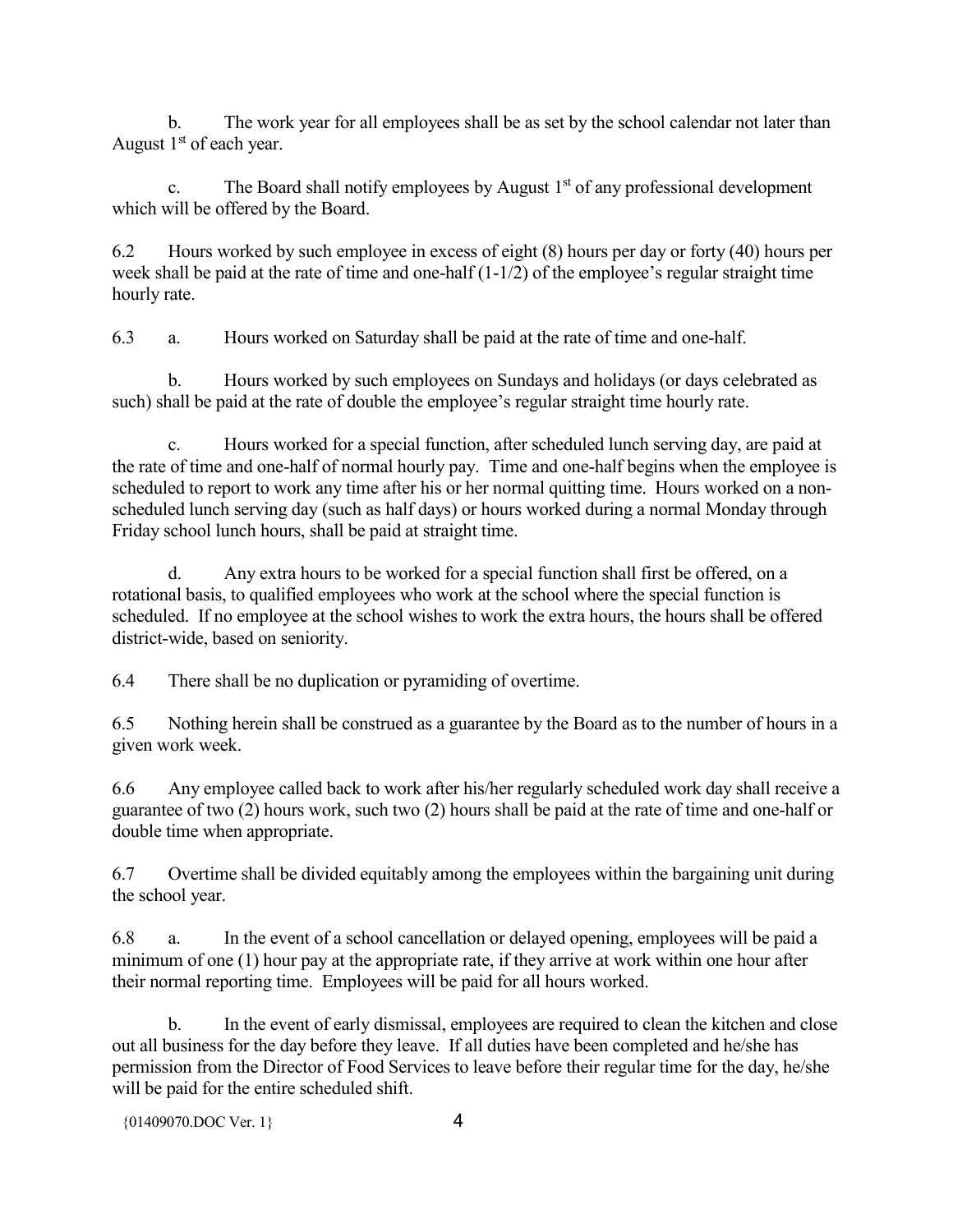<span id="page-6-0"></span>c. Notwithstanding the above, the school administration will strive to publicly announce any cancellation or delay of the opening of classes no later than sixty-thirty (6:30 a.m.).

#### **ARTICLE 7.0 HOLIDAYS**

7.1 For purposes of this Agreement the following shall be recognized as paid holidays:

New Year's Day Memorial Day Thanksgiving Day Martin Luther King Day Presidents' Day Day After Thanksgiving Christmas Day Good Friday Columbus Day Labor Day (if school is in session)

7.2 Should any of the above holidays fall on a Saturday, the Friday before shall be considered and paid as the holiday. Should any of the above holidays fall on a Sunday, the Monday after shall be considered and paid as a holiday.

7.3 If any employee is required to work any holiday listed in this Agreement, the employee shall be paid at the rate of two times his/her hourly rate.

7.4 An employee must work the last workday before and the next workday after the holiday in order to be eligible for holiday pay, unless they are absent due to illness or injury and provide a doctor's note.

#### **ARTICLE 8.0 LEAVE PROVISIONS**

#### <span id="page-6-1"></span>8.1 Sick Leave

Employees shall be granted paid sick leave on the basis of ten (10) days per school year. Such sick leave may be accumulated to a maximum of eight (80) days.

a. Employees hired after July 1, 1998 shall be granted sick leave of eight (8) days per school year.

b. Employees hired after July 1, 1998 may accumulate up to a maximum of forty-five (45) days per school year.

c. A medical certificate satisfactory to the School Lunch Director shall also be required for frequent or habitual absences from duties and when in the judgment of the School Lunch Director there is a reasonable cause for requiring such a certificate or for any period of absence consisting of more than three (3) consecutive working days. Any time taken off for three (3) or more working days without a medical certificate, funeral leave request or jury duty is to be considered a leave of absence without pay.

 ${01409070.}\text{DOC Ver.}$  1} 5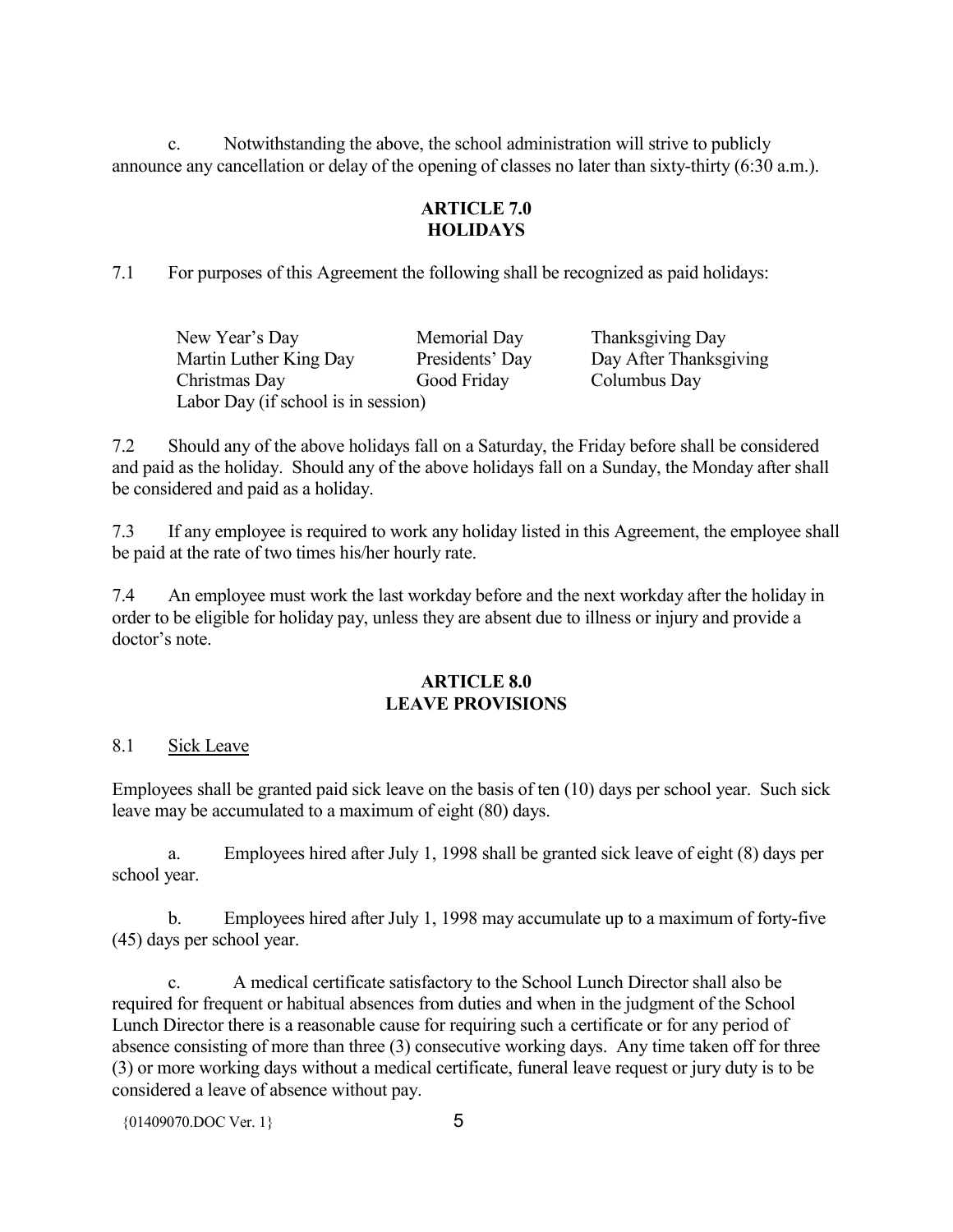It is understood and agreed that prior to the time that an employee returns to work from sick leave, the Board has the right to require such employee to submit to a physical examination by a doctor of the Board's choosing. Such examination is to be at the Board's expense.

#### 8.2 FMLA Leave

a. Employees who qualify shall be entitled to FMLA leave. Any leave provided for in this Agreement, which would also qualify for leave under the FMLA, shall be counted towards eligibility for FMLA leave.

b. An employee on unpaid personal leave for any period resulting in their absence from the payroll for an actual calendar month, shall reimburse the Board monthly for the cost of group insurance or pension costs, if applicable, if the employee is eligible to participate and elects to maintain coverage during his/her leave of absence.

c. Employees shall not accumulate seniority nor receive any benefits while on personal leave.

#### 8.3 Funeral Leave

a. If death occurs in an employee's immediate family, he/she shall be allowed up to five (5) days (excluding Saturday and Sunday) for time lost from his/her regular work week at his/her straight time hourly rate. Funeral pay shall be paid only for the days which an employee is scheduled to work. For purposes of this section, the immediate family is defined as spouse, child, mother, father.

b. If death occurs to an employee's sister, brother, current mother-in-law or father-in-law, grandparent and/or grandchild, he/she shall be allowed up to three (3) days (excluding Saturday and Sunday) for time lost from his/her regular work week at his/her straight time hourly rate. Funeral pay shall be paid only for the days which an employee is scheduled to work.

c. If death occurs to an employee's, niece, nephew, aunt or uncle, the employee shall be allowed one (1) day (excluding Saturday and Sunday) for time lost from his/her regular work week due to attendance at the funeral, or other memorial service, at his/her regular straight time hourly rate. Funeral pay shall be paid only for days which employee is scheduled to work.

d. Su**c**h funeral leave is not to be subtracted from sick leave.

#### 8.4 Jury and Military Leave

a. Absence for jury duty during the school year, shall be granted when an employee is required to serve. Such employee will be compensated the difference between the amount he/she receives for jury duty and the amount he/she would normally earn for a regular work day, excluding overtime. Employees must notify the Manager of Food Services immediately on receipt of jury notices.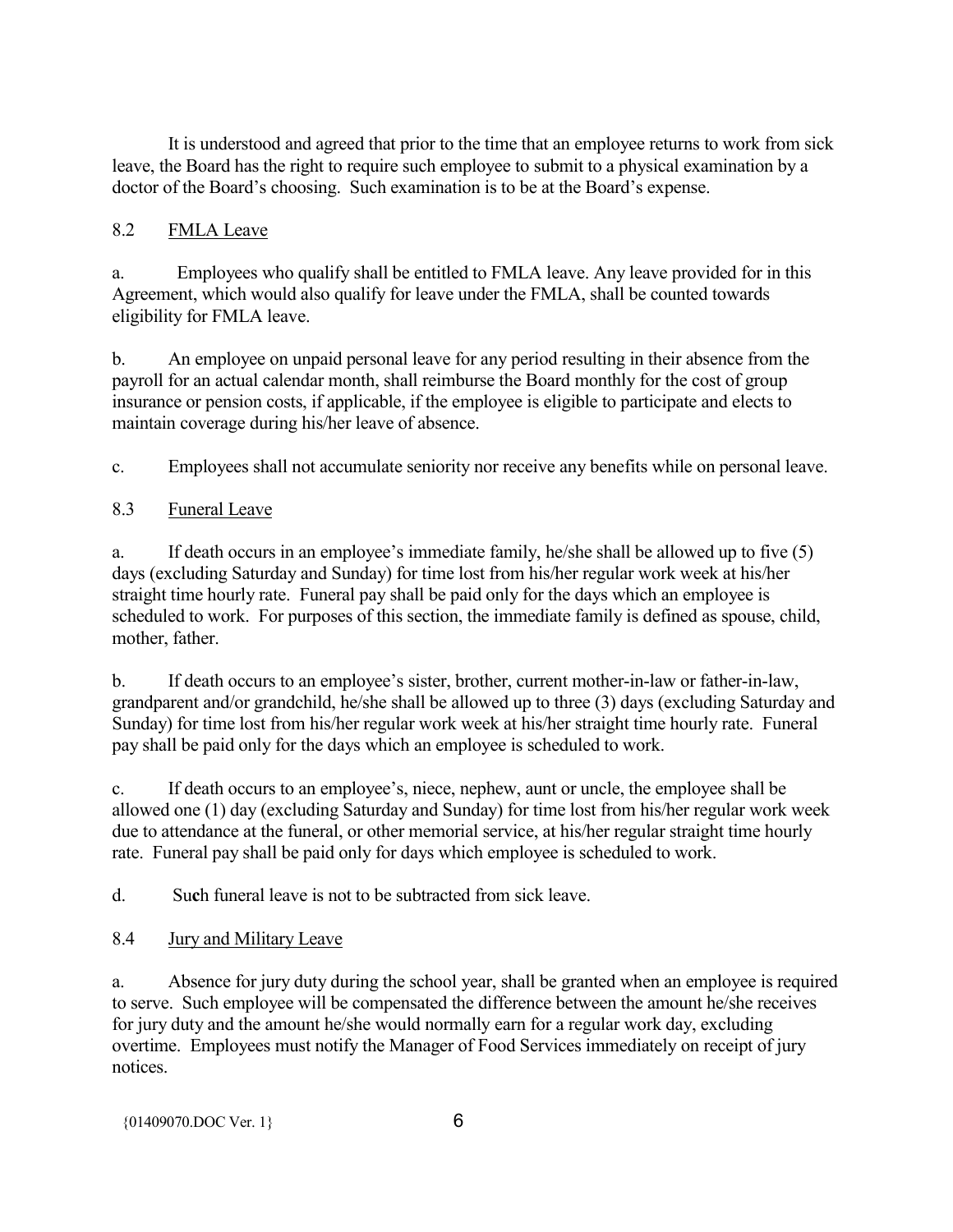b. A military leave of absence will be granted for a maximum of two (2) weeks whenever an employee who is a member of a Reserve or National Guard unit is required to report for short term training, during the school year. He/she will be paid the difference between the total military pay received and his/her regular straight time earnings had he/she worked for the period of time governing the tour of duty. This section shall comply with the Uniformed Services Employment and Reemployment Act.

#### 8.5 Personal Days

a. Employees shall be entitled to two (2) days per year personal leave with pay to conduct personal business. Such days shall not be cumulative from year to year. Personal days cannot be taken consecutively.

b. Employees shall be able to use personal leave days on snow days where employees have to be home or cannot make the trip into work.

#### **ARTICLE 9.0 WAGES**

<span id="page-8-0"></span>9.0 See attached Appendix A-1 effective and retroactive for current employees to July 1, 2020

See attached Appendix A-2 effective July 1, 2021

See attached Appendix A-3 effective July 1, 2022

See attached Appendix A-4 effective July 1, 2023

The payment of wages are encouraged to be made by direct deposit.

9.1 Employees not at the maximum rate for their position shall advance one step annually.

9.2 New employees shall be paid at ninety-five percent (95%) of the Step C rate for their respective classification. At the completion of the probationary period they shall be paid the full rate for Step C.

9.3 Longevity Pay - In each fiscal year, in addition to the wages which each employee receives, each employee hired prior to July 1, 2014, working six hours per day or more who has completed ten (10) or more years of service shall receive a longevity payment on the first pay day in December of each fiscal year according to the following schedule:

|                           | <b>Six</b> | Four  | <b>Under Four</b> |
|---------------------------|------------|-------|-------------------|
|                           | Hours      | Hours | Hours             |
| After 10 years of service | \$200      | \$150 | \$100             |
| After 11 years of service | \$210      | \$160 | \$110             |
|                           |            |       |                   |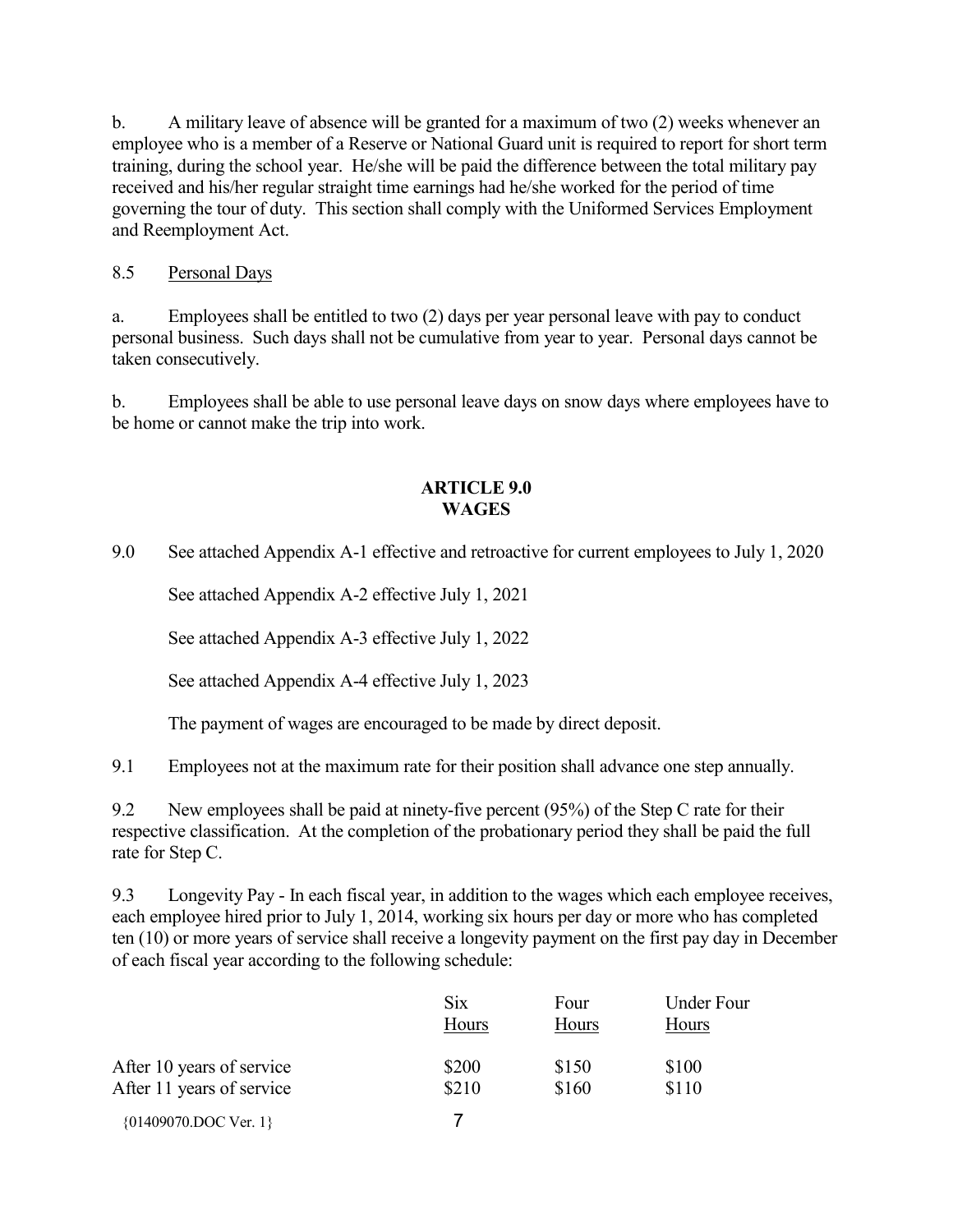| After 12 years of service | \$220 | \$170 | \$120 |
|---------------------------|-------|-------|-------|
| After 13 years of service | \$230 | \$180 | \$130 |
| After 14 years of service | \$240 | \$190 | \$140 |
| After 15 years of service | \$260 | \$210 | \$160 |
| After 20 years of service | \$275 | \$225 | \$175 |

#### **ARTICLE 10.0 GROUP INSURANCE**

<span id="page-9-0"></span>10.1 As used in this Agreement, the term "group insurance" shall include coverage as follows, or the equivalent provided by another carrier selected by the Board.

10.2 HEALTH INSURANCE PLAN. Any employee who works thirty (30) hours or more per week, including their eligible spouses and dependents, shall be provided with health insurance benefits under the State of Connecticut Partnership 2.0 Plan. In the event of: (1) a material change in the co-payment and/or deductible in the Partnership 2.0 Plan; (2) the State assess any material surcharge or similar fee on top of the premiums charge for the Partnership Plan; or (3) the Partnership 2.0 Plan shall be terminated, the Parties agree to enter into mid-term bargaining for a plan that is equal to or better, on an overall basis, than the health plan in effect on June 30, 2017.

#### B. EMPLOYEE COST SHARE

Employee cost shares for the Partnership 2.0 Plan shall be as follows:

- $7/1/20 15.0\%$
- $7/1/21 15.5\%$
- $7/1/22 16.0\%$
- $7/1/23 16.5\%$

The Board shall implement an Internal Revenue Code §125(a) plan as to employee contributions.

10.3 (a) Any employee working at least twenty (20) but less than thirty (30) hours will receive individual coverage, subject to the contribution rates referred to in Section 10.2.

(b) Effective upon the signing of this Agreement, new hires who work under thirty (30) hours per week will no longer be eligible for single coverage. This provision shall not be used solely for the purposes of reducing the number of positions receiving benefits.

10.4 Co-pay Dental Plan or its benefit equivalent, on a family basis for those thirty hour employees eligible for family coverage, under the Partnership 2.0 "Unlimited Maximum Plan" option (currently provided through CIGNA).

10.5 Participation in the group health insurance plans described in this Article shall be voluntary. Employees who do not signify their desire to participate in said plans on forms provided by the Board shall not be eligible for benefits under said plans.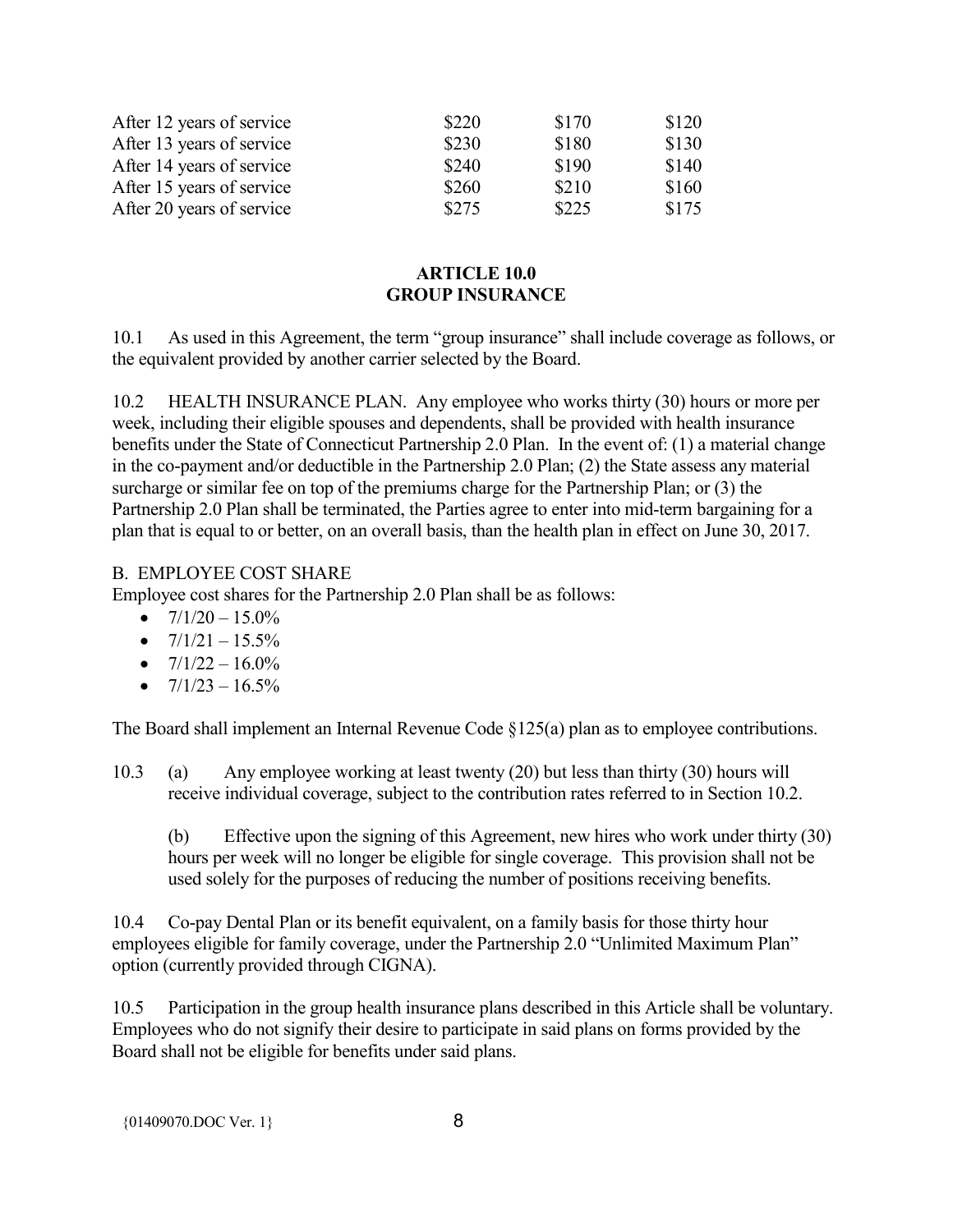10.6 Eligibility for and amount of benefits to be paid pursuant to any of the policies purchased in accordance with the provisions of this Article shall be determined by the terms of the particular policies. Disputes concerning eligibility for or the amount of benefits payable pursuant to said policies shall not be subject to the Grievance and Arbitration Procedure contained in this Agreement.

10.7 The Board shall notify a Food Service employee of any change in said employee's insurance coverage, or status when the Board receives such notice from the insurance carrier as the case may be. Food Service employees shall promptly notify the Board of any change in their personal status which has an effect upon their status or coverage under the insurance plans provided by the Board pursuant to this article.

10.8 In the event the Board decides to change carriers during the term of this Agreement or to self-insure in whole or in part, the Board will provide the same coverages described above or their equivalent and will give the Union notice of its decision at least thirty (30) days in advance of its implementation.

10.9 Any employee hired after July 1, 1993, who works less than twenty hours on a weekly basis, shall not be eligible for the group health benefits contained in the bargaining agreement.

10.10 Life insurance shall be in the amount of \$15,000. Employee can purchase additional amount of life insurance provided the Board's insurer allows, and subject to the insurer's terms and conditions.

10.11 So long as the health insurance plan is the Partnership 2.0 Plan, employees who opt out, i.e. waive health insurance coverage, shall be entitled to the following payments:

| Single     | \$600   |
|------------|---------|
| Two Person | \$875   |
| Familv     | \$1.250 |

#### **ARTICLE 11.0 WORK FLEXIBILITY**

<span id="page-10-0"></span>11.1 When an employee is required to perform the duties of a classification higher than his/her own, for a period of three consecutive days, he/she shall receive the higher rate of pay for all hours worked retroactively to the first day of said assignment.

<span id="page-10-1"></span>11.2 The above section notwithstanding, in the absence of the Cook Manager, an employee shall be designated to perform the functions of a Lead Person and shall receive an additional one dollar and twenty five-cents (\$1.25) per hour for all hours worked for the first three (3) consecutive days worked. Commencing on the fourth day, the employee shall be paid at step one of the cook manager's classification.

#### **ARTICLE 12.0 SUPERSENIORITY**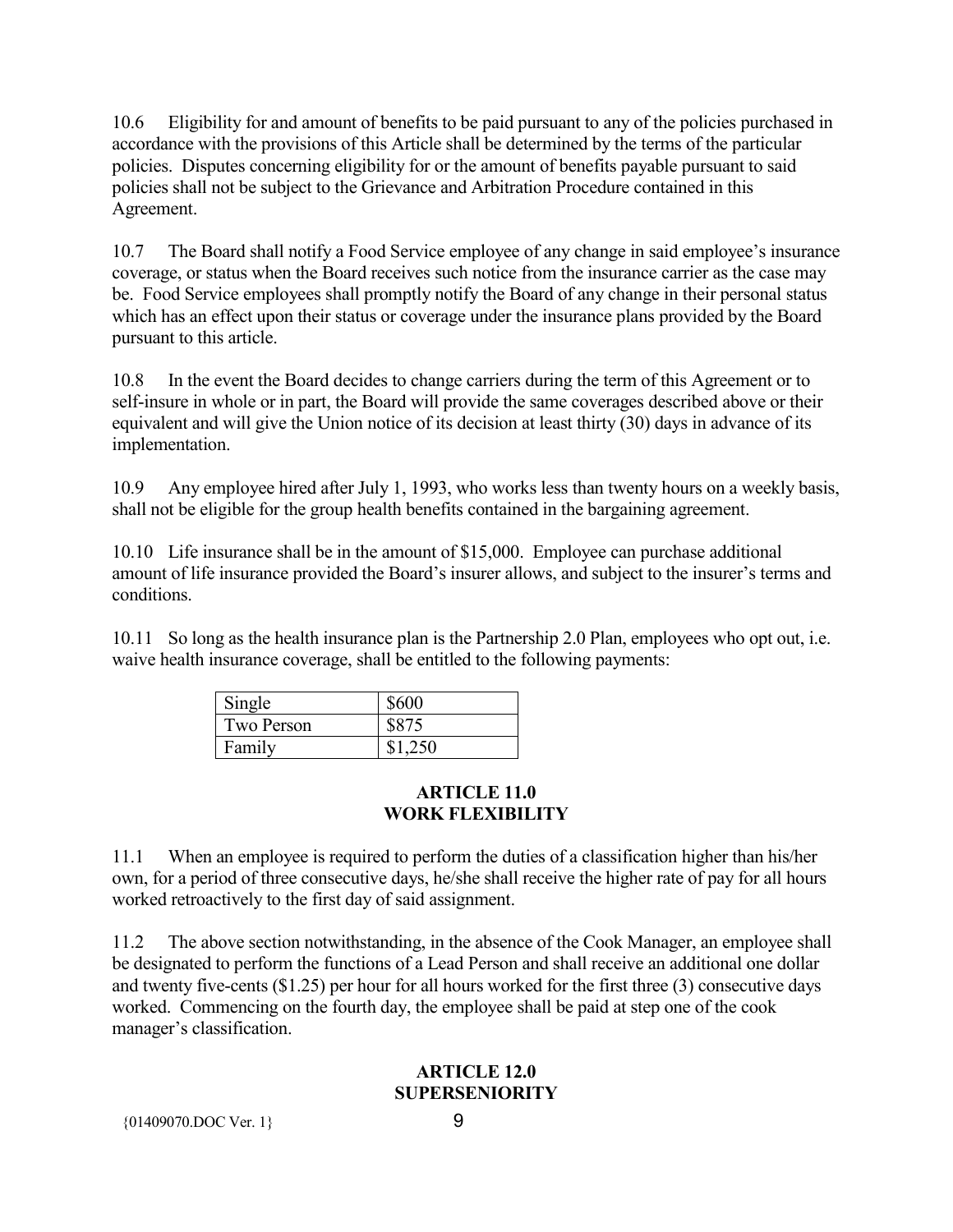12.1 In the event of a lay-off, Officers and Stewards shall have superseniority in his/her same or lower classification provided that he/she is qualified to perform the remaining available work. The Union will give the name of the Officers and Stewards in writing, to the Board.

#### **ARTICLE 13.0 GRIEVANCE PROCEDURE**

<span id="page-11-0"></span>13.1 A grievance is defined as a dispute as to the interpretation or application of the specific provisions of this Agreement. The employee, the Union, and the Board have the right to file a grievance. Grievances as defined herein shall be settled promptly in the manner as hereinafter set forth:

Step 1 - Employee to Immediate Supervisor

The employee and/or his/her steward, shall present to the employee's supervisor or his/her alternate all facts available pertaining to the problem or incident within seven (7) working days after the event giving rise to the grievance. The supervisor or his/her alternate shall meet with the grievant and union representative to adjust the problem and notify the employee and/or his/her representatives of his/her decision within three (3) working days after receipt of the grievance.

Step 2 - Superintendent

If either party still feels further review is necessary, it must submit the grievance in writing and request a hearing from the Superintendent of Schools or his/her alternate within fifteen (15) days after receipt of the above response. The Superintendent of Schools or his/her alternate, in this step shall conduct as soon as practicable but not later than fifteen (15) working days after receipt of the request for hearing, a hearing at which all parties concerned shall have the right to be present and to present their evidence. After hearing all evidence, the Superintendent of Schools or his/her alternate shall render his/her decision in writing as soon as practicable but not later than ten (10) working days after the close of the hearing.

Step 3 - Arbitration

In the event that either the Union or the Board feels that further review is justified, such party must submit the matter to arbitration within twenty (20) days from the date of the written decision of the Superintendent of Schools under the Voluntary Labor Arbitration Rules of the American Arbitration Association. The arbitrator shall be empowered only to hear and determine the issues by interpreting the provisions of this Agreement, and shall not have the power to add to, subtract from, alter, modify or amend any provision of this Agreement. In the event that back pay or any other money damages are an issue, the arbitrator may not award any such back pay or any money damages prior to the date that the grievance is first reduced to writing and presented to the other party. The decision of the arbitrator shall be final and binding on the parties.

#### **ARTICLE 14.0 PRIOR PRACTICE**

<span id="page-11-1"></span> ${01409070. \text{DOC Ver. 1}}$  10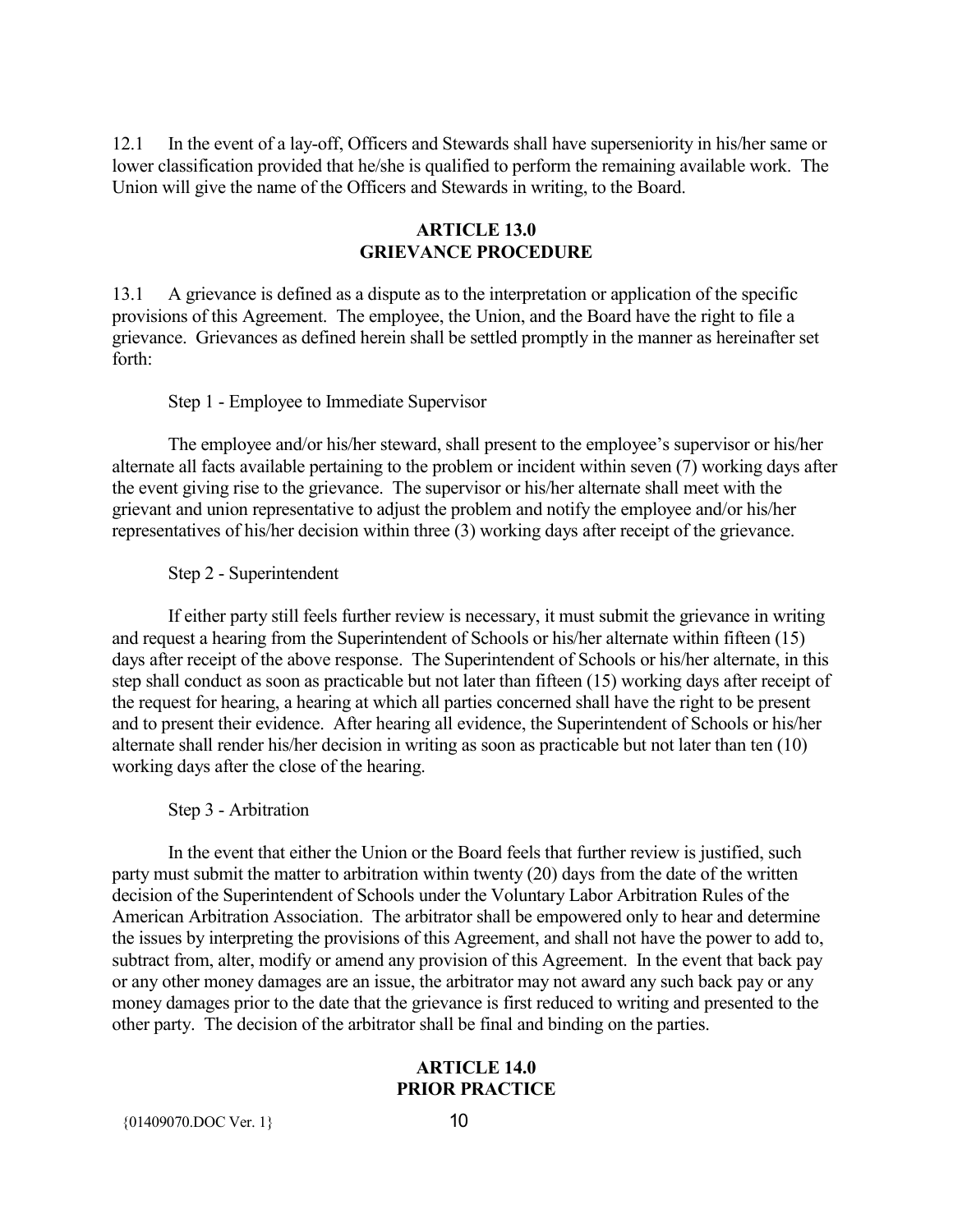14.1 No Agreement alteration, understanding, variation, waiver or modification of any of the terms, conditions or covenants contained herein shall be made by any employee or group of employees with the Board and in no case shall it be binding upon the parties hereto unless such agreement is made and executed in writing between the parties hereto and same has been ratified by the Union.

The waiver of any breach or condition of this Agreement by either party shall not constitute a precedent in the future enforcement of all terms and conditions herein.

14.2 Those terms and conditions of employment currently existing between the parties and not specifically superseded by this Agreement shall remain in full force and effect for the term of this Agreement.

#### **ARTICLE 15.0 NO STRIKE - NO LOCK OUTS**

<span id="page-12-0"></span>15.1 During the life of this Agreement, there shall be no strike, slowdown or stoppage or curtailment of work or other type of interference by employees or employee, nor shall there be any lockout by the Board in any part of the Board's operation.

<span id="page-12-1"></span>15.2 Participation by any employee in an act violating this Article in any way will be cause for discipline.

#### **ARTICLE 16.0 MISCELLANEOUS**

16.1 In the event that any provision or portion of this Agreement is ultimately ruled invalid for any reason by an authority of established and competed legal jurisdiction, the balance and remainder of this Agreement shall remain in full force and effect.

16.2 Under no circumstances shall any Town official or Board official or their agents be held personally liable for a violation of any term or provision of this Agreement.

16.3 The Board shall provide employees with three (3) shirts and one (1) apron annually.

16.4 Any employee required to use his/her own automobile in traveling between schools as work requires shall be reimbursed for the use of his/her automobile at the rate set by the Internal Revenue Service for business mileage deductions.

#### **ARTICLE 17.0 SAFETY AND HEALTH**

<span id="page-12-2"></span>17.1 The Town and the Board of Education agree to continue to make every effort to provide safe and healthful conditions of work for its employees. The employees are responsible to adhere to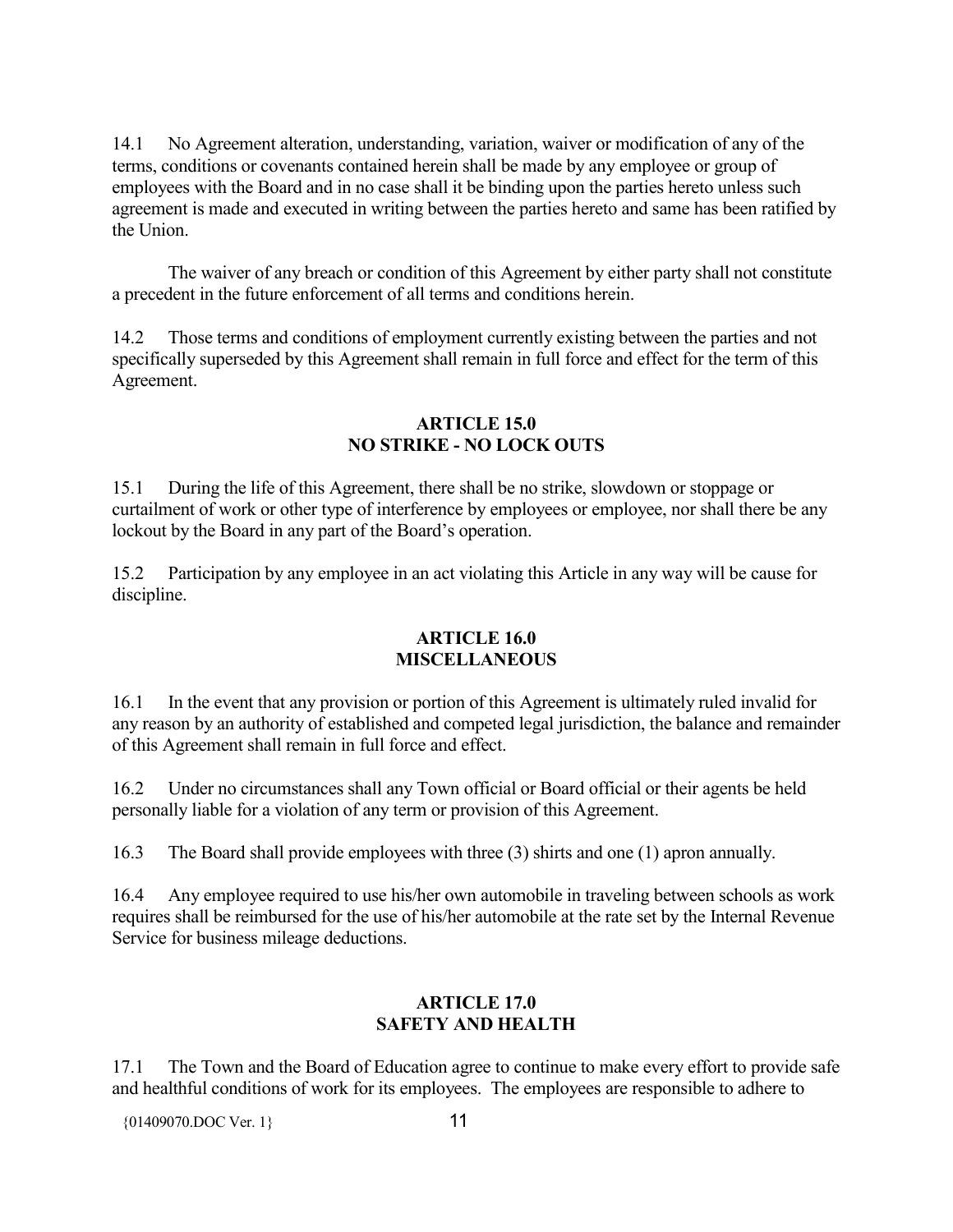<span id="page-13-0"></span>safety rules, regulations, and reasonable procedures as prescribed by the Town and the Board of Education and/or any other applicable regulatory agency.

#### **ARTICLE 18.0 NON-DISCRIMINATION**

18.1 Neither party to this Agreement shall discriminate against any employee for reason of his/her race, color, creed, sex, national origin, age, marital status, membership or non-membership in the Union.

#### **ARTICLE 19.0 PENSION PLAN**

<span id="page-13-1"></span>19.1 Employees hired prior to July 1, 2014 may enter the present Town of Trumbull Pension Plan after one (1) years of Board service as provided in the Plan.

19.2 Benefits of said Plan shall be as determined in a separate collective bargaining agreement between the Town and UPSEU.

19.3 Eligible employees shall contribute 5.50% towards the cost of the pension plan.

<span id="page-13-2"></span>19.4 Employees hired on or after July 1, 2014, shall be eligible to participate in the Board Defined Contribution Plan.

#### **ARTICLE 20.0 DISCIPLINE**

20.1 No permanent employee shall be fired, suspended or otherwise disciplined except for just cause.

<span id="page-13-3"></span>20.2 All disciplinary actions shall be applied in a fair and just manner and shall not be inconsistent with the infraction for which the disciplinary action is being applied.

#### **ARTICLE 21.0 DURATION**

This Agreement shall remaining force from July 1, 2020 through June 30, 2024.

Negotiations for a successor Agreement shall commence on or about January 15, 2024.

IN WITNESS WHEREOF, the parties have hereto caused this instrument to be signed and executed by its mutually authorized officers and representatives on this day of October, 2020.

BOARD OF EDUCATION LOCAL 424, UNIT 76 TOWN OF TRUMBULL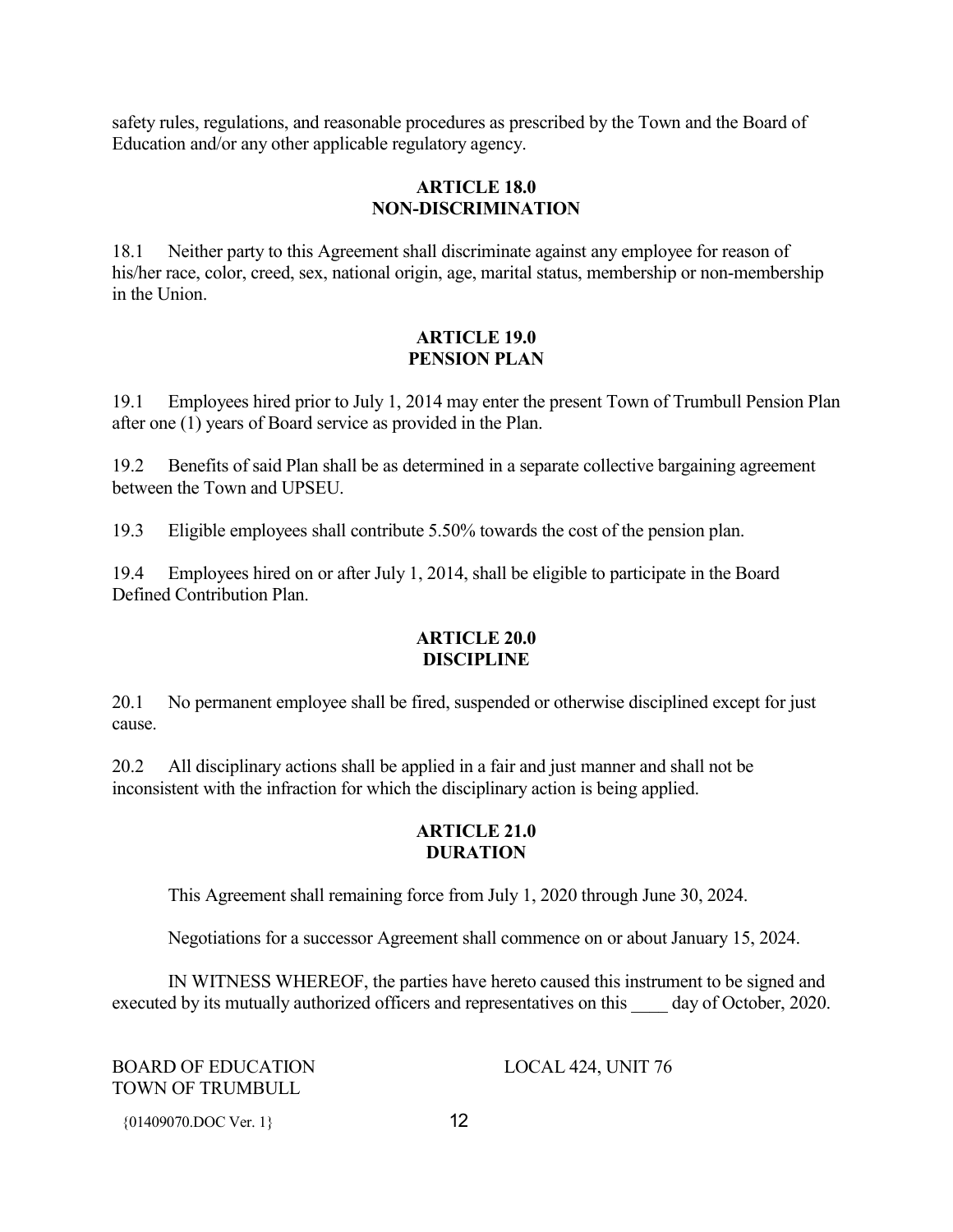#### ARTICLE 21.0 DURATION

This Agreement shall remaining force from July 1, 2020 through June 30, 2024.

Negotiations for a successor Agreement shall commence on or about January 15, 2024.

IN WITNESS WHEREOF, the parties have hereto caused this instrument to be signed and executed by its mutually authorized officers and representatives on this  $2 /$  day of October, 2020.

BOARD OF EDUCATION LOCAL 424, UNIT 76 TOWN OF TRUMBULL COUNTY OF FAIRFIELD

 $\frac{\sqrt{u}u}{\sqrt{u}}$  Lucinda Timpanelli  $\frac{\sqrt{u}}{\sqrt{u}}$  President,<br>Board Chairman UPSEU Local

Dr. Martin Semmel Kevin Boyle Superintendent President, UPSEU

UNITED PUBLIC SERVICE EMPLOYEES UNION

triel

UPSEU Local 424, Unit 76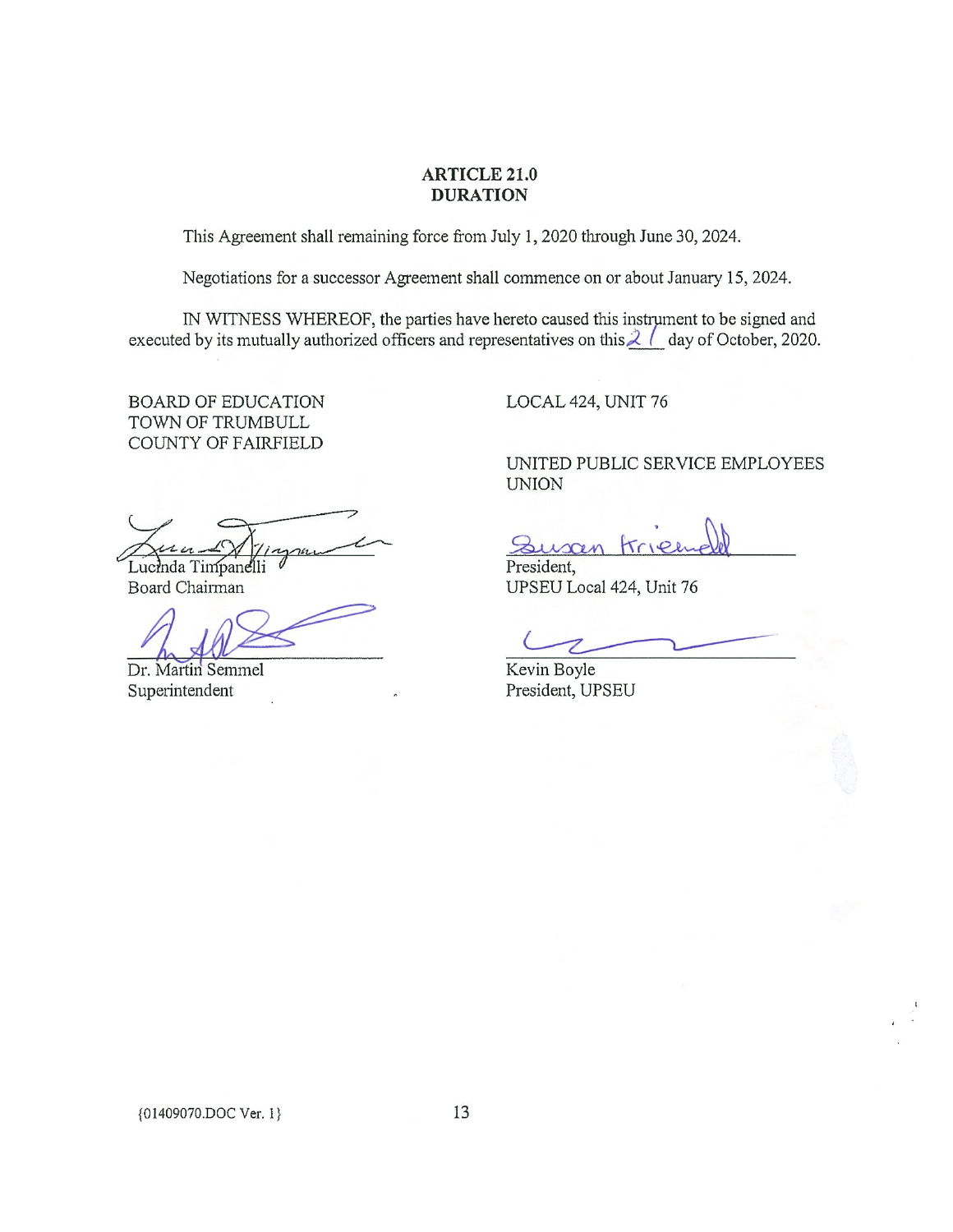#### (2.00% Increase)

<span id="page-15-0"></span>Wages - Effective July 1, 2020, employees will be paid in accordance with the following wage schedule:

| <b>COOK MANAGER III</b>       | 2020-2021 |
|-------------------------------|-----------|
| Step 1                        | 24.09     |
| Step 2                        | 25.05     |
| Step 3                        | 26.01     |
| COOK MANAGER II               |           |
| Step 1                        | 22.51     |
| Step 2                        | 23.38     |
| Step 3                        | 24.51     |
| COOK MANAGER I                |           |
| Step 1                        | 20.73     |
| Step 2                        | 21.55     |
| Step 3                        | 22.25     |
| <b>GENERAL WORKERS</b>        |           |
| Step 1                        | 14.31     |
| Step 2                        | 14.84     |
| Step 3                        | 15.50     |
| <b>BAKERS &amp; COOKS</b>     |           |
| Step 1                        | 16.58     |
| Step 2                        | 17.19     |
| Step 3                        | 17.82     |
| COOK I (TRUMBULL HIGH SCHOOL) |           |
| Step 1                        | 17.48     |
| Step 2                        | 18.08     |
| Step 3                        | 18.84     |

Any employee who works as a cashier shall be paid an additional \$0.50 per hour, for all hours worked performing such duties.

Any employee filling in for a Cook Manager shall be paid in accordance with Article 11, Section 2.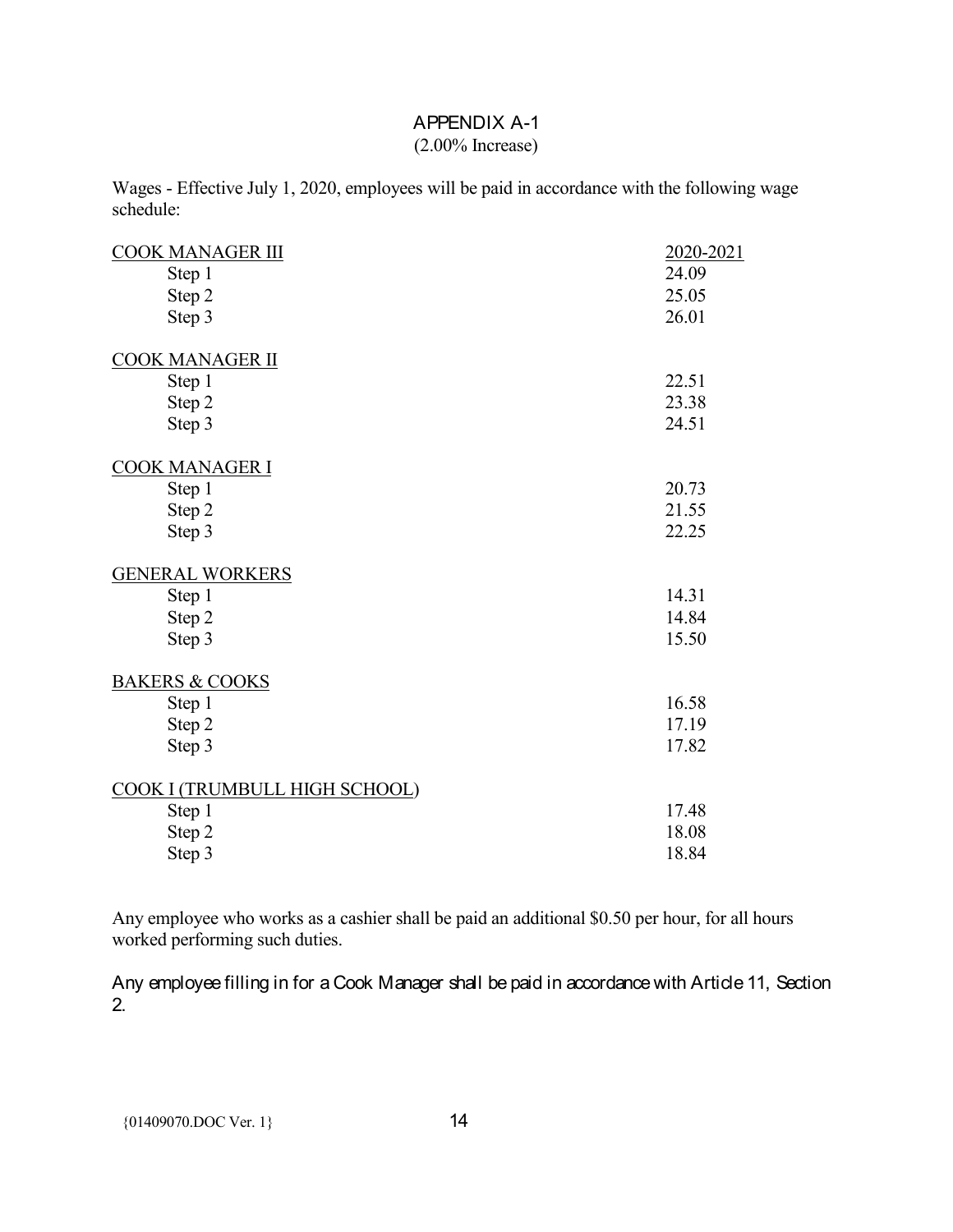#### (2.25% Increase)

<span id="page-16-0"></span>Wages - Effective July 1, 2021, employees will be paid in accordance with the following wage schedule:

| <b>COOK MANAGER III</b>       | 2021-2022 |
|-------------------------------|-----------|
| Step 1                        | 24.63     |
| Step 2                        | 25.61     |
| Step 3                        | 26.60     |
| <b>COOK MANAGER II</b>        |           |
| Step 1                        | 23.02     |
| Step 2                        | 23.90     |
| Step 3                        | 25.06     |
| <b>COOK MANAGER I</b>         |           |
| Step 1                        | 21.19     |
| Step 2                        | 22.04     |
| Step 3                        | 22.75     |
| <b>GENERAL WORKERS</b>        |           |
| Step 1                        | 14.63     |
| Step 2                        | 15.17     |
| Step 3                        | 15.85     |
| <b>BAKERS &amp; COOKS</b>     |           |
| Step 1                        | 16.95     |
| Step 2                        | 17.57     |
| Step 3                        | 18.22     |
| COOK I (TRUMBULL HIGH SCHOOL) |           |
| Step 1                        | 17.88     |
| Step 2                        | 18.49     |
| Step 3                        | 19.26     |

Any employee who works as a cashier shall be paid an additional \$0.50 per hour, for all hours worked performing such duties.

Any employee filling in for a Cook Manager shall be paid in accordance with Article 11, Section 2.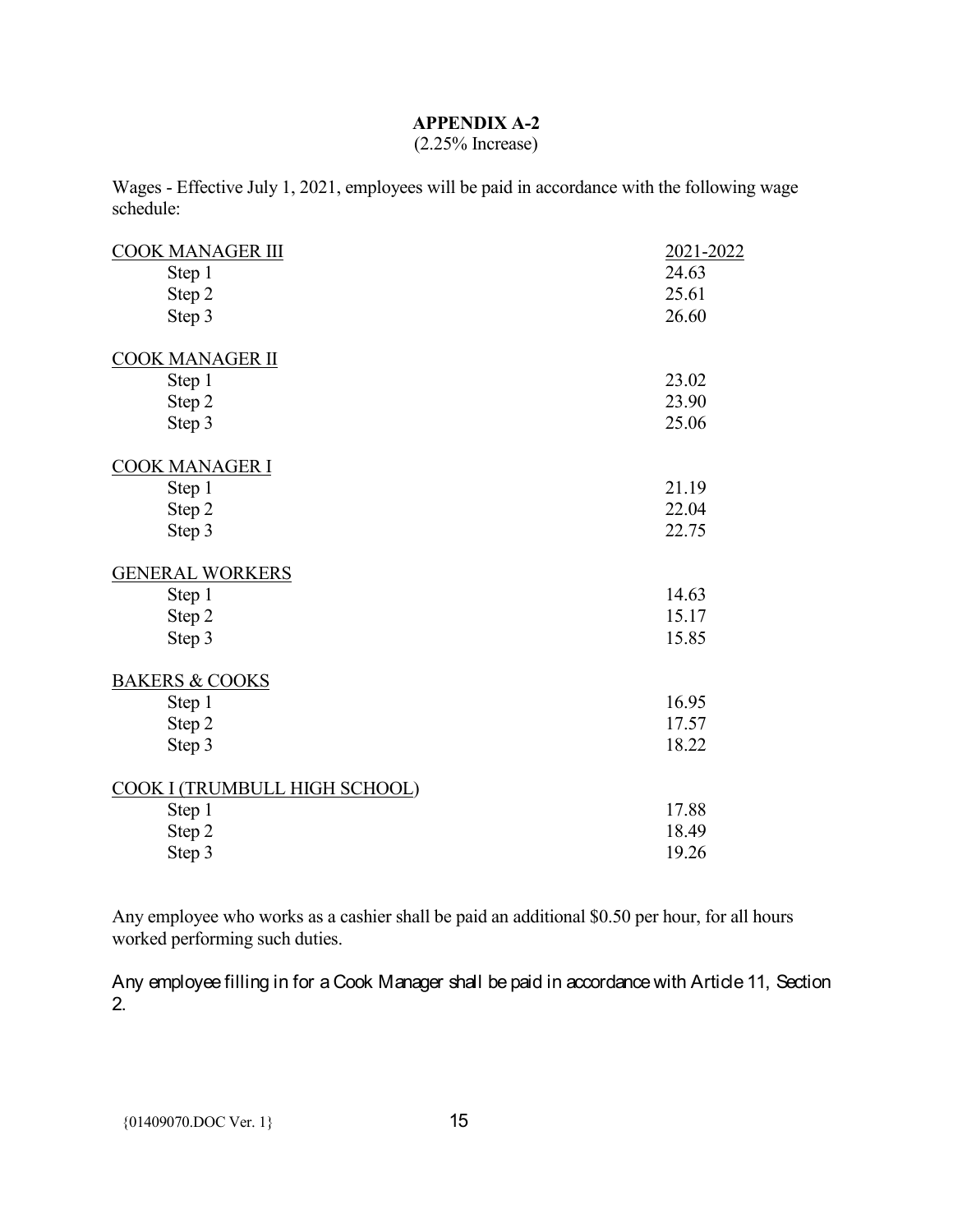#### (2.00% Increase)

<span id="page-17-0"></span>Wages - Effective July 1, 2022, employees will be paid in accordance with the following wage schedule:

| <b>COOK MANAGER III</b>       | 2022-2023 |
|-------------------------------|-----------|
| Step 1                        | 25.13     |
| Step 2                        | 26.13     |
| Step 3                        | 27.13     |
| <b>COOK MANAGER II</b>        |           |
| Step 1                        | 23.48     |
| Step 2                        | 24.38     |
| Step 3                        | 25.56     |
| <u>COOK MANAGER I</u>         |           |
| Step 1                        | 21.62     |
| Step 2                        | 22.48     |
| Step 3                        | 23.20     |
| <b>GENERAL WORKERS</b>        |           |
| Step 1                        | 14.93     |
| Step 2                        | 15.48     |
| Step 3                        | 16.17     |
| <b>BAKERS &amp; COOKS</b>     |           |
| Step 1                        | 17.29     |
| Step 2                        | 17.93     |
| Step 3                        | 18.58     |
| COOK I (TRUMBULL HIGH SCHOOL) |           |
| Step 1                        | 18.23     |
| Step 2                        | 18.86     |
| Step 3                        | 19.65     |

Any employee who works as a cashier shall be paid an additional \$0.50 per hour, for all hours worked performing such duties.

Any employee filling in for a Cook Manager shall be paid in accordance with Article 11, Section 2.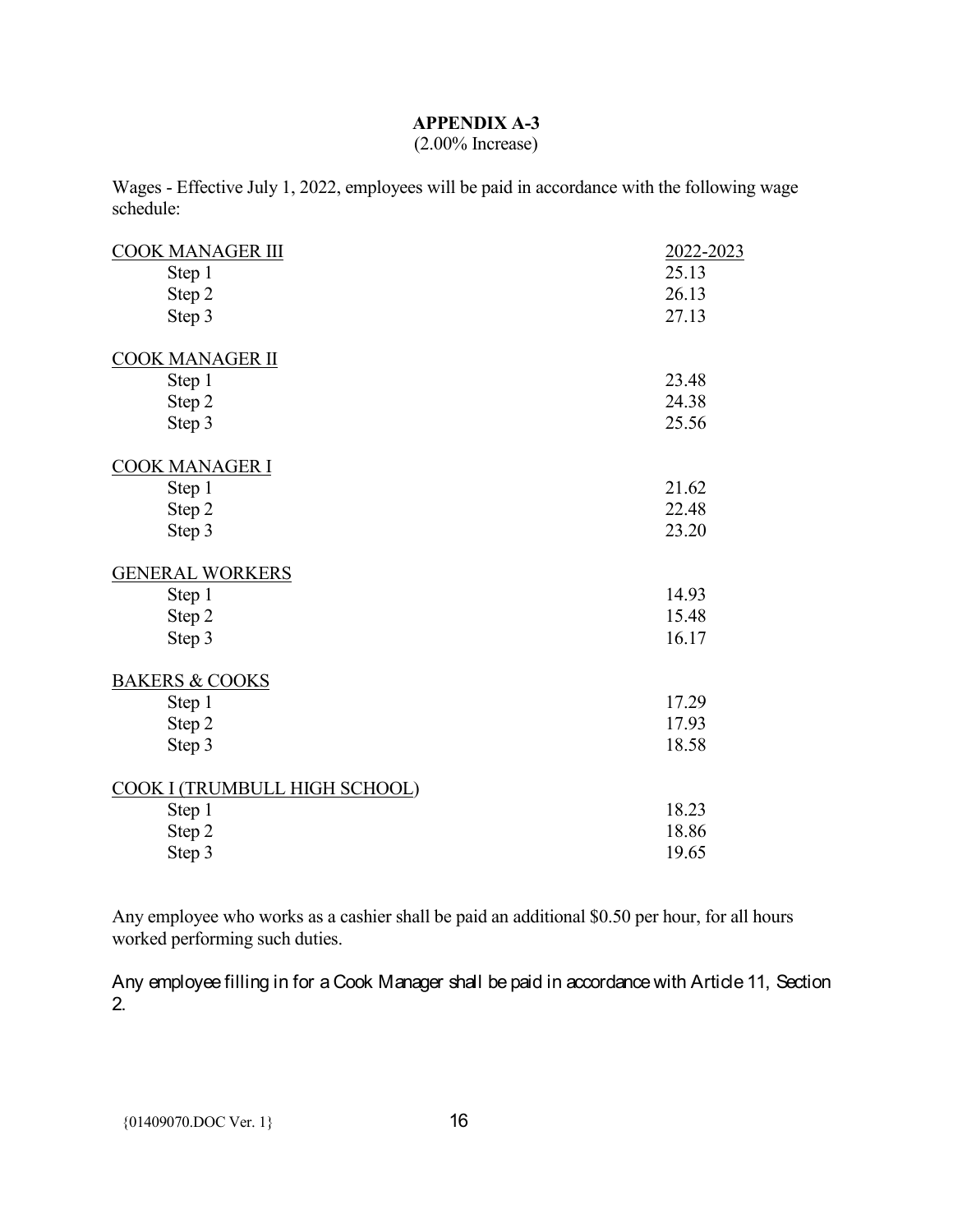#### (2.25% Increase)

<span id="page-18-0"></span>Wages - Effective July 1, 2023, employees will be paid in accordance with the following wage schedule:

| <b>COOK MANAGER III</b>       | 2023-2024 |
|-------------------------------|-----------|
| Step 1                        | 25.69     |
| Step 2                        | 26.72     |
| Step 3                        | 27.74     |
| <b>COOK MANAGER II</b>        |           |
| Step 1                        | 24.01     |
| Step 2                        | 24.93     |
| Step 3                        | 26.14     |
| <b>COOK MANAGER I</b>         |           |
| Step 1                        | 22.10     |
| Step 2                        | 22.98     |
| Step 3                        | 23.72     |
| <b>GENERAL WORKERS</b>        |           |
| Step 1                        | 15.26     |
| Step 2                        | 15.83     |
| Step 3                        | 16.53     |
| <b>BAKERS &amp; COOKS</b>     |           |
| Step 1                        | 17.68     |
| Step 2                        | 18.33     |
| Step 3                        | 19.00     |
| COOK I (TRUMBULL HIGH SCHOOL) |           |
| Step 1                        | 18.64     |
| Step 2                        | 19.29     |
| Step 3                        | 20.09     |

Any employee who works as a cashier shall be paid an additional \$0.50 per hour, for all hours worked performing such duties.

Any employee filling in for a Cook Manager shall be paid in accordance with Article 11, Section 2.